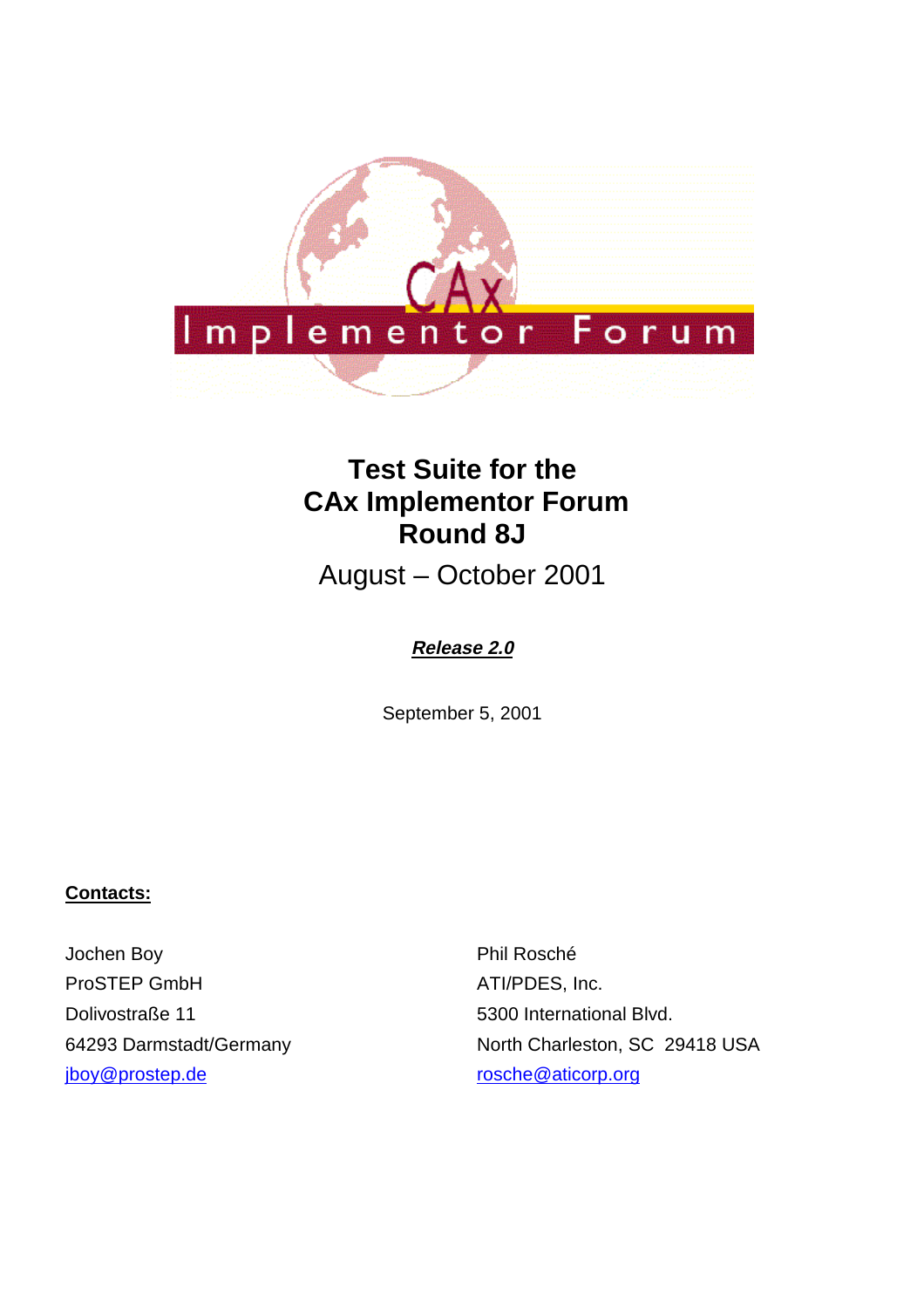# **Contents:**

| 1.0   |  |
|-------|--|
| 1.1   |  |
| 1.2   |  |
| 1.3   |  |
| 1.4   |  |
| 2.0   |  |
| 2.1   |  |
| 2.1.1 |  |
| 2.1.2 |  |
| 2.1.3 |  |
|       |  |
|       |  |
| 2.2   |  |
| 2.2.1 |  |
| 2.2.2 |  |
|       |  |
|       |  |
|       |  |
|       |  |
|       |  |
| 2.3   |  |
| 2.3.1 |  |
| 2.3.2 |  |
| 2.3.3 |  |
|       |  |
|       |  |
| 2.4   |  |
| 2.4.1 |  |
| 2.4.2 |  |
| 2.4.3 |  |
|       |  |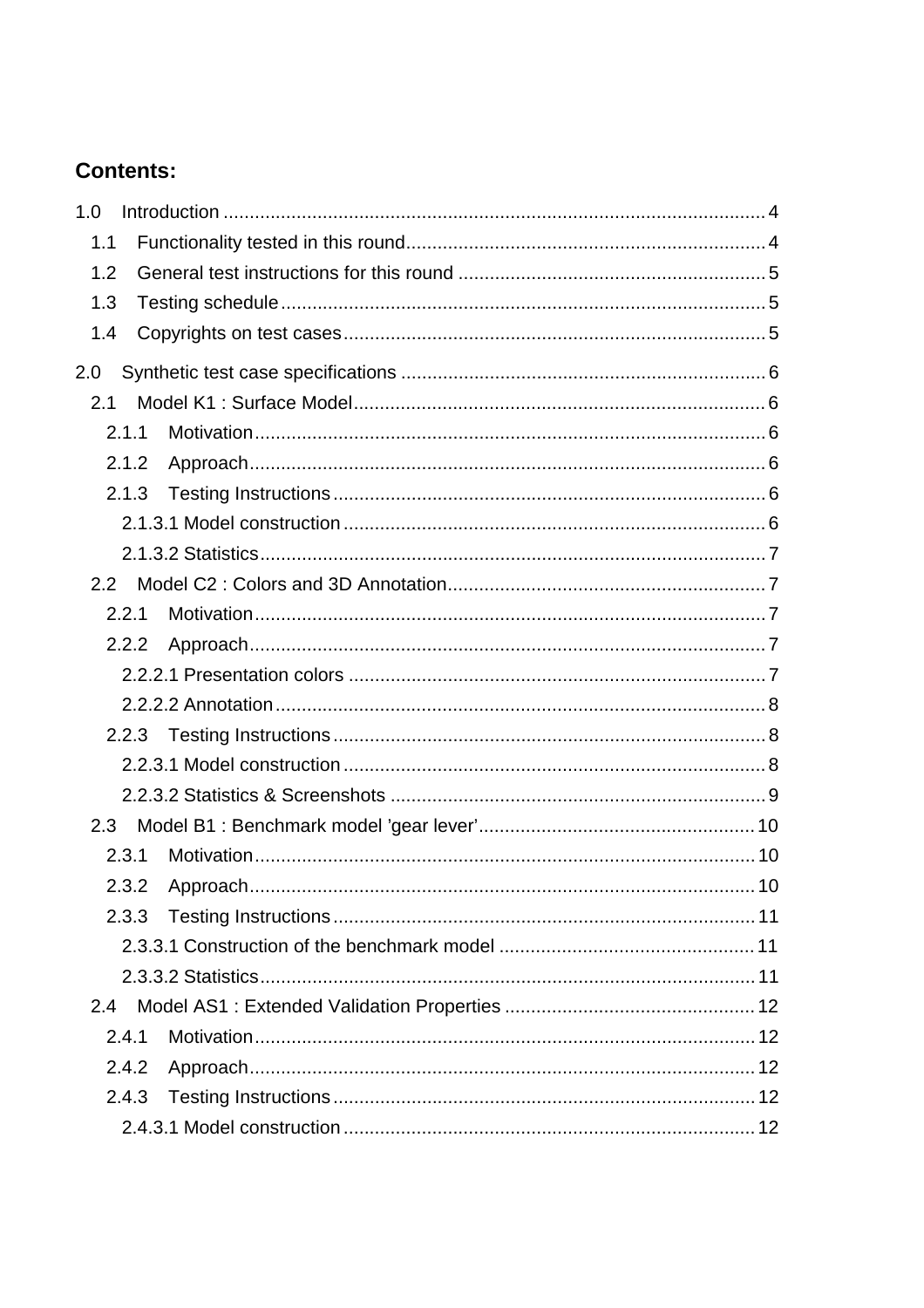|       | <u>CAx Implementor Forum and B<sup>th</sup> Test Round</u> | July - October 2001 |
|-------|------------------------------------------------------------|---------------------|
|       |                                                            |                     |
| 2.5   |                                                            |                     |
| 2.5.1 |                                                            |                     |
| 2.5.2 |                                                            |                     |
| 2.5.3 |                                                            |                     |
|       |                                                            |                     |
|       |                                                            |                     |
| 2.6   |                                                            |                     |
| 2.6.1 |                                                            |                     |
| 2.6.2 |                                                            |                     |
| 2.7   |                                                            |                     |
| 2.7.1 |                                                            |                     |
| 2.7.2 |                                                            |                     |
| 2.7.3 |                                                            |                     |
| 3.0   |                                                            |                     |
| 3.1   |                                                            |                     |
| 3.2   |                                                            |                     |
| 3.3   |                                                            |                     |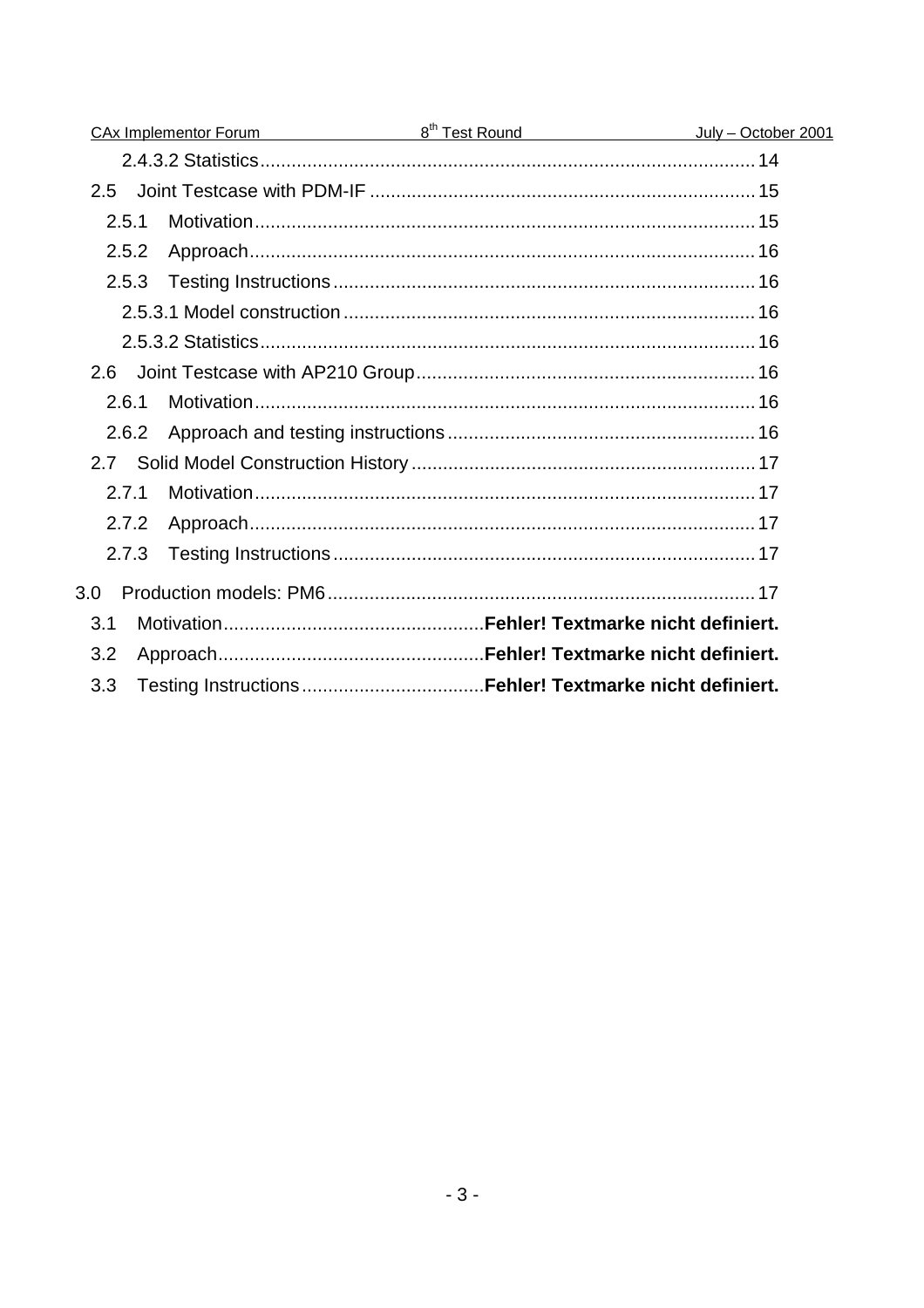# **1.0 Introduction**

This document describes the suite of test cases to be used for the eighth round of testing of the CAx Implementor Forum (CAx-IF). The CAx-IF is a joint group of the organizations and vendors previously engaged in the ProSTEP CAD Round Table and the PDES, Inc. STEPnet.

The test rounds of the CAx Implementor Forum continue the tradition of the Test Rallies and STEPnet activities in testing the interoperability and conformance of STEP processors.

The test rounds in general combine testing of synthetic and production models. Production models will in most cases be provided by the member companies of the organizations PDES, Inc. and ProSTEP.

This test suite includes synthetic models for testing the following capabilities: surface geometry, surface and curve colors, 3D Text annotation, extended validation properties, and PDM-TDM/CAD integration.

Production models are provided for assemblies and piece parts. The basis for the production test cases is native CAD models. Each test case therefore originated from a single CAD system, and the set of test cases to be pre-processed (converted to STEP files) is unique for each CAD system. After pre-processing, the resulting STEP files are then to be imported/post-processed/read in by the participants

### **1.1 Functionality tested in this round**

Functionality tested in this round relates to surface geometry, colors, 3D text annotation/associative text, extended validation properties, and PDM-TDM/CAD integration.

Surface models are again tested because of previous findings that indicate that this exchange capability might still need some enhancement, and to give new participants in this forum a chance to measure their improvements. It has been agreed that only topologically bounded models will be exchanged.

A simple model will be used to test the exchange of surface and curve colors.

Associative text is the capability to associate text notes in 3D model space with portions of the model.

Validation properties (in AP214 named shape\_dependent\_properties) is a mechanism to allow the exchange of geometric properties and their assignment to geometric representations for the purposes of data exchange validation. Considered properties are volume, surface area and centroid.

The extended functionality ('Val.Props.2') tested in this round includes instance information, i.e. the centroid of each part is stored in the context of the parent assembly, giving information on the placement of every item, including multiple instances of a single part.

PDM-TDM/CAD integration uses external references, which are a mechanism for specifying external documents that are associated with objects defined within a STEP file. The external documents may be digital documents such as CAD native models, STEP files, WORD documents, or NC programs, OR non-digital documents such as technical drawings on paper, or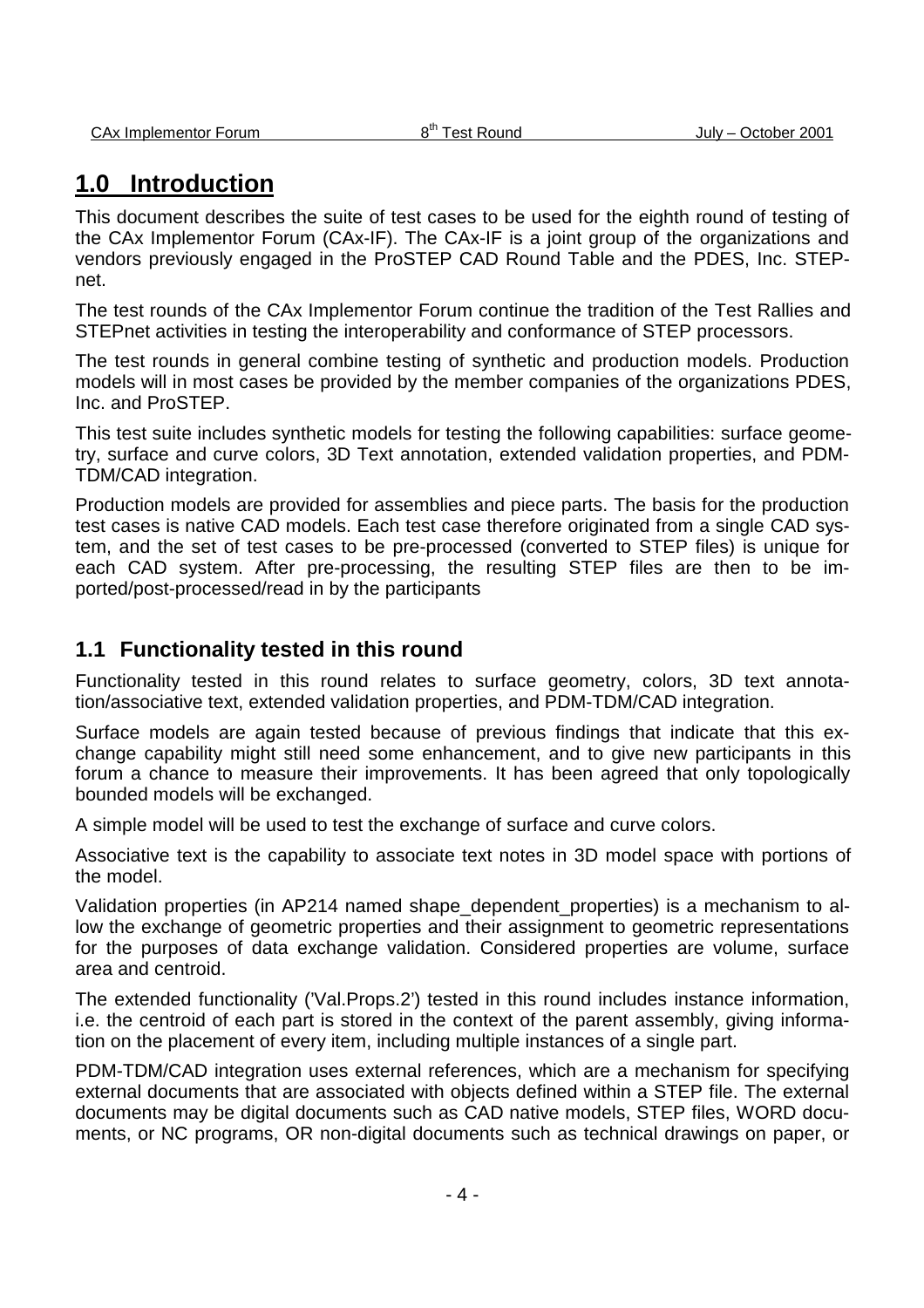| CAx Implementor Forum | 8 <sup>th</sup> Test Round | July - October 2001 |
|-----------------------|----------------------------|---------------------|
|                       |                            |                     |

hand-written documents. With respect to the CAx-IF, external references will be used to split a single STEP file into one file containing the part identification and assembly structure and several STEP files containing the component geometry. In Round 8J of testing, CAx vendors will be processing files from the PDM Implementor Forum (PDM-IF), for a joint CAx/PDM-IF testcase (see Section 2.5) which has been defined in Round5J.

In addition to synthetic models for the above capabilities, production models are included in this round of testing.

# **1.2 General test instructions for this round**

The general procedures for communication of models and statistics are outlined in a separate document 'General Testing Instructions'. The general instructions can be retrieved from CAx Implementor Forum web sites.

| <b>Date</b>                                  | <b>Action</b>                                   |
|----------------------------------------------|-------------------------------------------------|
| August 6 <sup>th</sup> , 2001                | Test Suite available /                          |
|                                              | 1 <sup>st</sup> CAx-IF Conference Call          |
| August 20 <sup>th</sup>                      | Initial STEP files and native stats due         |
| August 27 <sup>th</sup>                      | <b>Production Models released</b>               |
| September 3rd                                | STEP files and native stats frozen              |
| September 17th                               | Target stats due /                              |
|                                              | 2 <sup>nd</sup> CAx-IF Conference Call          |
| October 1 <sup>st</sup>                      | Target stats frozen                             |
| October $8^{\text{th}}$                      | Pre-release of final stats /                    |
|                                              | 3rd CAx-IF Conference Call                      |
| October 16 <sup>th</sup>                     | Review meeting for test round in Charleston, SC |
| October 16 <sup>th</sup> to 18 <sup>th</sup> | CAx Implementor Forum meeting in Charleston, SC |

# **1.3 Testing schedule**

## **1.4 Copyrights on test cases**

Not all of the production test cases which were provided by the PDES, Inc. and ProSTEP member companies are fully released for any purpose. The least common denominator is that the test cases can be freely distributed among the ProSTEP/PDES, Inc. Round Table participants and can be used for any purposes that are related to CAx Implementor Forum testing (i.e. testing, documentation of testing efforts), as long as a reference to the originating company is made.

The test cases must not be used for any purposes other than the CAx Implementor Forum testing or outside of PDES, Inc. and ProSTEP.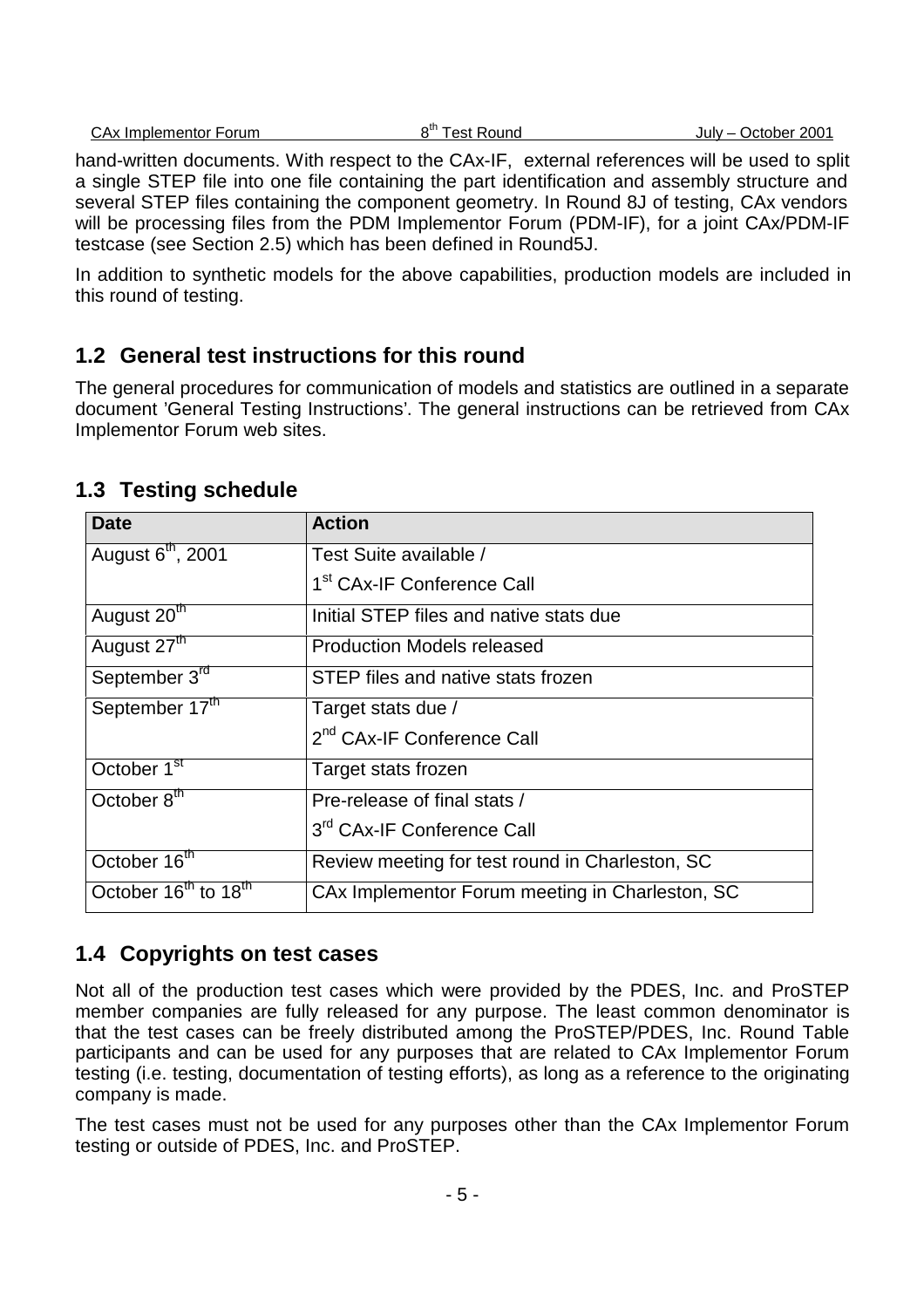# **2.0 Synthetic test case specifications**

# **2.1 Model K1 : Surface Model**

### **2.1.1 Motivation**

Previous findings indicated that the exchange of surface models may need some enhancement. To take into account the latest issue resolution processes in the CAx-IF, and to give new participants a chance to measure their improvements, this model is tested again.

### **2.1.2 Approach**

No new capability involved.

### **2.1.3 Testing Instructions**

#### **2.1.3.1 Model construction**



Figure 1 : Annotated shape of the k1 model.

The detailed modeling instructions are available as PDF document from the member areas of the CAx-IF web sites, http://www.cax.if.de/secure/ and http://www.cax-if.org/secure/ , under 'Information on Round4J of Testing'.

There are several degrees of freedom when implementing this test case:

 The first point is how two construct the model according to Theorem's test suite. There are two approaches (sweeping/revolving vs. union/intersection). Vendors may choose the approach which fits best with their system capabilities, the model should be constructed only once.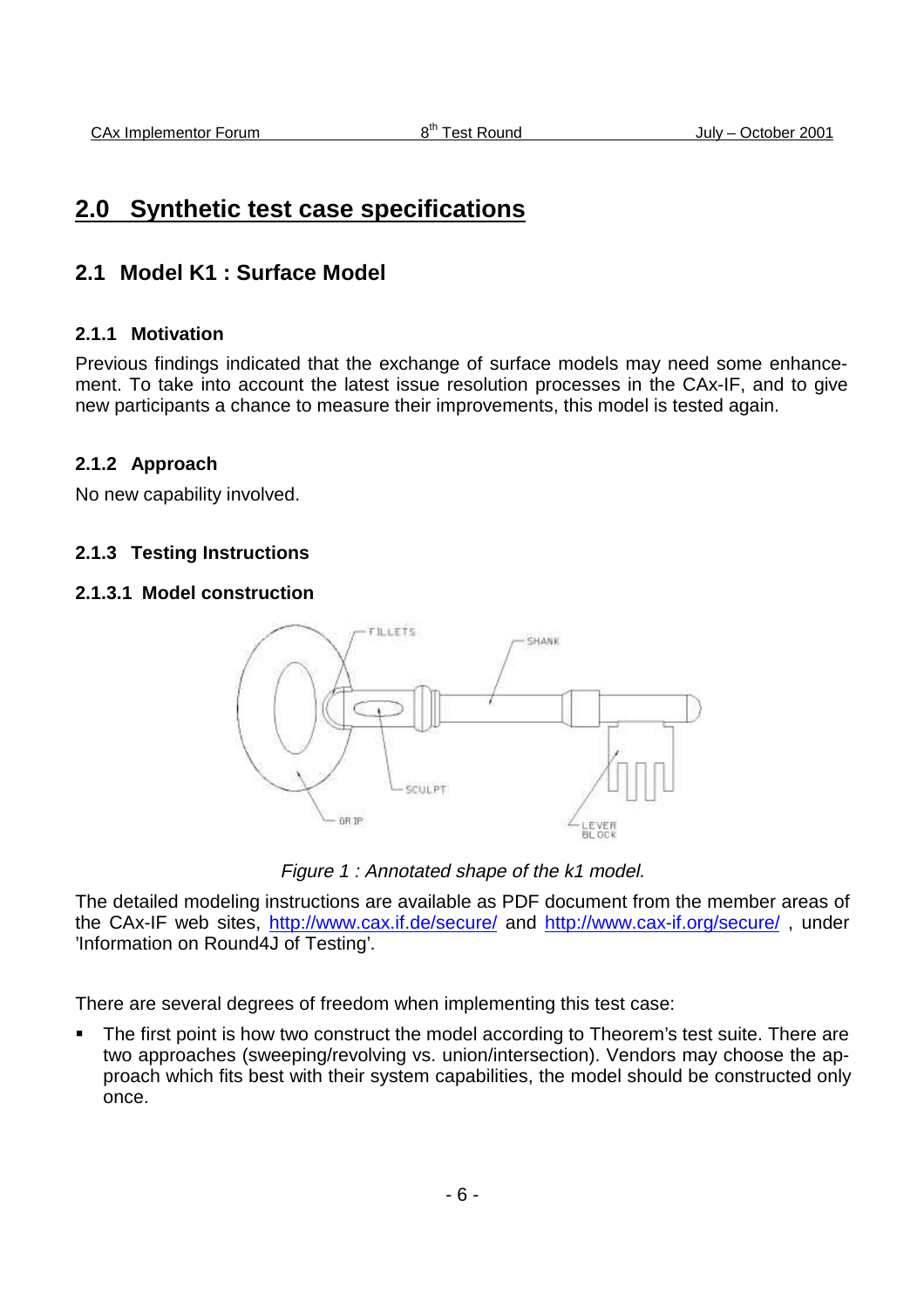| CAx Implementor Forum | ດ <code><code>um</code></code><br>est<br>. Round | 2001<br>October<br>July $ \prime$ |
|-----------------------|--------------------------------------------------|-----------------------------------|
|                       |                                                  |                                   |

 The next point is how to downgrade the model. It has been agreed that any number of shells is allowed. The information how many shells are used will be collected with the native stats, but will not be an exchange success criteria.

### **2.1.3.2 Statistics**

It has been agreed, that for Round6J and future testing, only topologically bounded surface models shall be exchanged. Thus the model name is simply 'k1'.

With each STEP file submitted for k1, vendors must include a text file with the stats in comma-delimited form (.csv):

| model         | k1                                                           |
|---------------|--------------------------------------------------------------|
| system_n      | Native system code                                           |
| system_t      | Target system code (for native stats use 'stp' for system_t) |
| unit          | Units                                                        |
| shells        | Number of shells in the model (not a success criteria).      |
| area          | Total surface area                                           |
| date          | Date submitted                                               |
| <b>issues</b> | <b>Short description of issues</b>                           |

# **2.2 Model C2 : Colors and 3D Annotation**

### **2.2.1 Motivation**

The objective of this test case is to formally test the exchange of surface and curve color as done in Round7J, plus 3D annotation.

In order to eliminate any unwanted side-effects, a very simple model is used. It will contain a colored surface and a colored curve.

This model – for the systems having implemented the annotation capability – is also used to transfer associative text. The associative text capability is fully harmonized between AP 214 and the corresponding AP 203 application extension and thus should also be interoperable.

### **2.2.2 Approach**

### **2.2.2.1 Presentation colors**

The assignment of the surface and curve colors shall be based on the agreement from the Round7J review meeting, which is available from the CAx-IF web sites, http://www.cax-if.org/ and http://www.cax-if.de/.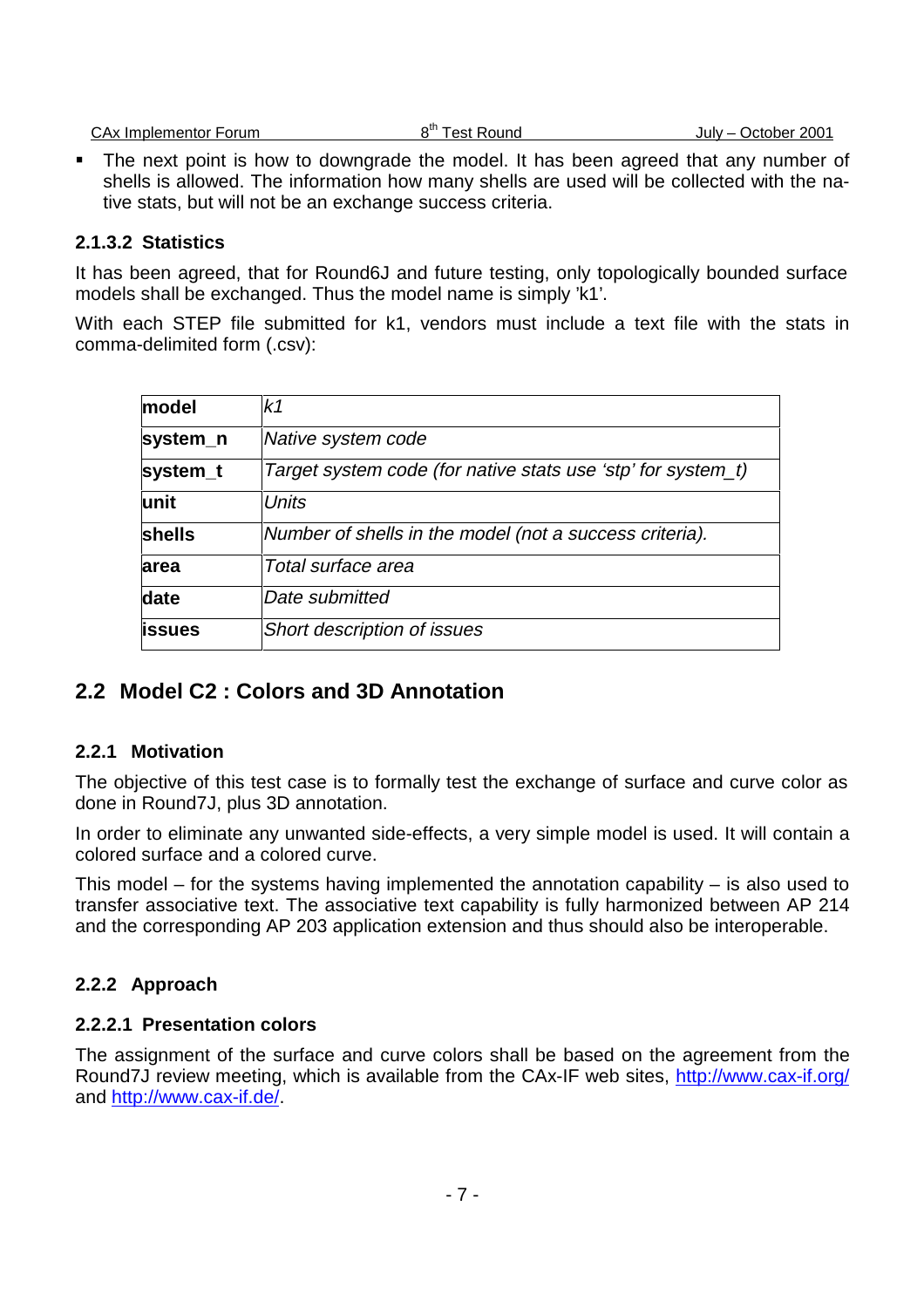CAx Implementor Forum and B<sup>th</sup> Test Round and July – October 2001

### **2.2.2.2 Annotation**

The systems' support for associative text is strongly varying. The approach recently studied with the Implementor Forum allows for:

- unstyled text in the model
- styled notes in the model
- associate notes to the model
- associativity of notes visually depicted by leader curves

The support for this functionality inside the systems varies considerably. Further variations are introduced by the target elements to which the notes can be associated in a system.

For the test of 3D annotation, a scenario with a styled text associated to a face and a visual depiction of this associativity by a leader curve will be studied. Since the underlying STEP approach is modular, those systems that cannot exactly represent such a scenario are encouraged to use closest-fits, e.g. neglect the associativity when necessary.

The recommended practices for associative text are available on the CAx-IF web sites, http://www.cax-if.org/ and http://www.cax-if.de/.

### **2.2.3 Testing Instructions**

#### **2.2.3.1 Model construction**

In order to test color and text exchange without any unwanted side-effects, a very simple geometry is used. The model should contain:

- A single surface with surface color.
- A separate curve with curve color.

This model is also used to test the exchange of 3D annotations, for systems supporting this functionality. Recommendations to set up the text in the model:

- **Include two annotations in the model, one single-line text and one multi-line text.**
- Style the two texts with an arbitrary color.
- The two annotations should be associated to portions of the model, e.g. the surface or an edge.
- Select an arbitrary placement of the text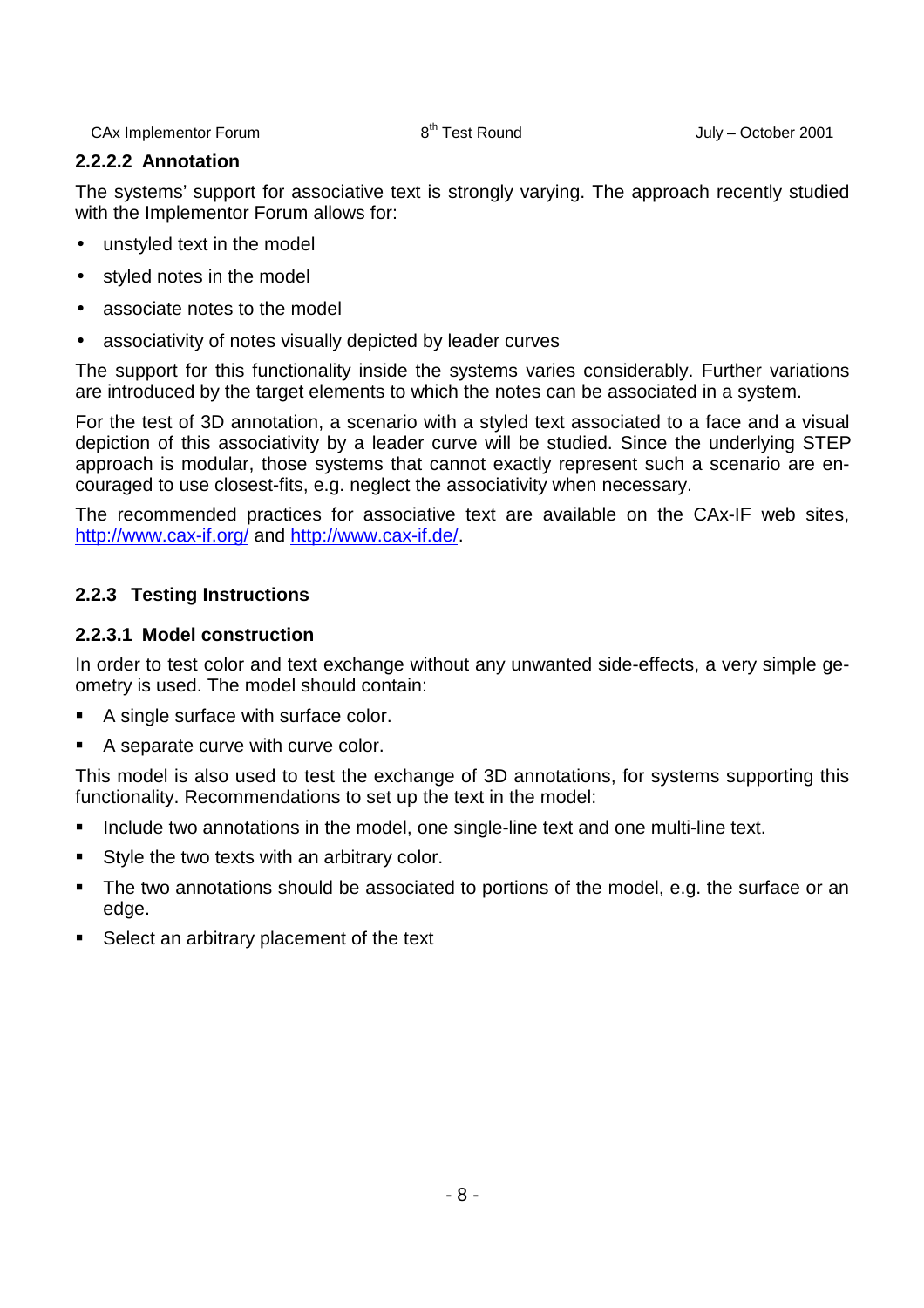

**Note:** The colors don't necessarily need to be as shown on the figures above.

## **2.2.3.2 Statistics & Screenshots**

With each STEP file submitted for c2, vendors must include a text file with the stats in comma-delimited form (.csv):

| model                        | c2                                                                                                                                                                                              |
|------------------------------|-------------------------------------------------------------------------------------------------------------------------------------------------------------------------------------------------|
| system_n                     | Native system code                                                                                                                                                                              |
| system_t                     | Target system code (for native stats use 'stp' for system_t)                                                                                                                                    |
| lunit                        | Units                                                                                                                                                                                           |
| larea                        | Total area of the surface.                                                                                                                                                                      |
| color_surf                   | all/partial/none – if the color of the surface in the model is totally<br>correct, partially correct, or lost completely.                                                                       |
| color_curve                  | all/partial/none – if the color of the curve in the model is totally<br>correct, partially correct, or lost completely.                                                                         |
| color t1                     | Text color used for the single-line text.                                                                                                                                                       |
| color t2                     | Text color used for the multi-line text.                                                                                                                                                        |
| valid_txt                    | all/partial/none – whether the specified texts appear in the model<br>Note: na indicates vendor is not testing associative text                                                                 |
| valid_txt_-<br><b>lassoc</b> | all/partial/none – whether the association of the text to the ele-<br>ments of the geometric model as described above is correct<br>Note: 'na' indicates vendor is not testing associative text |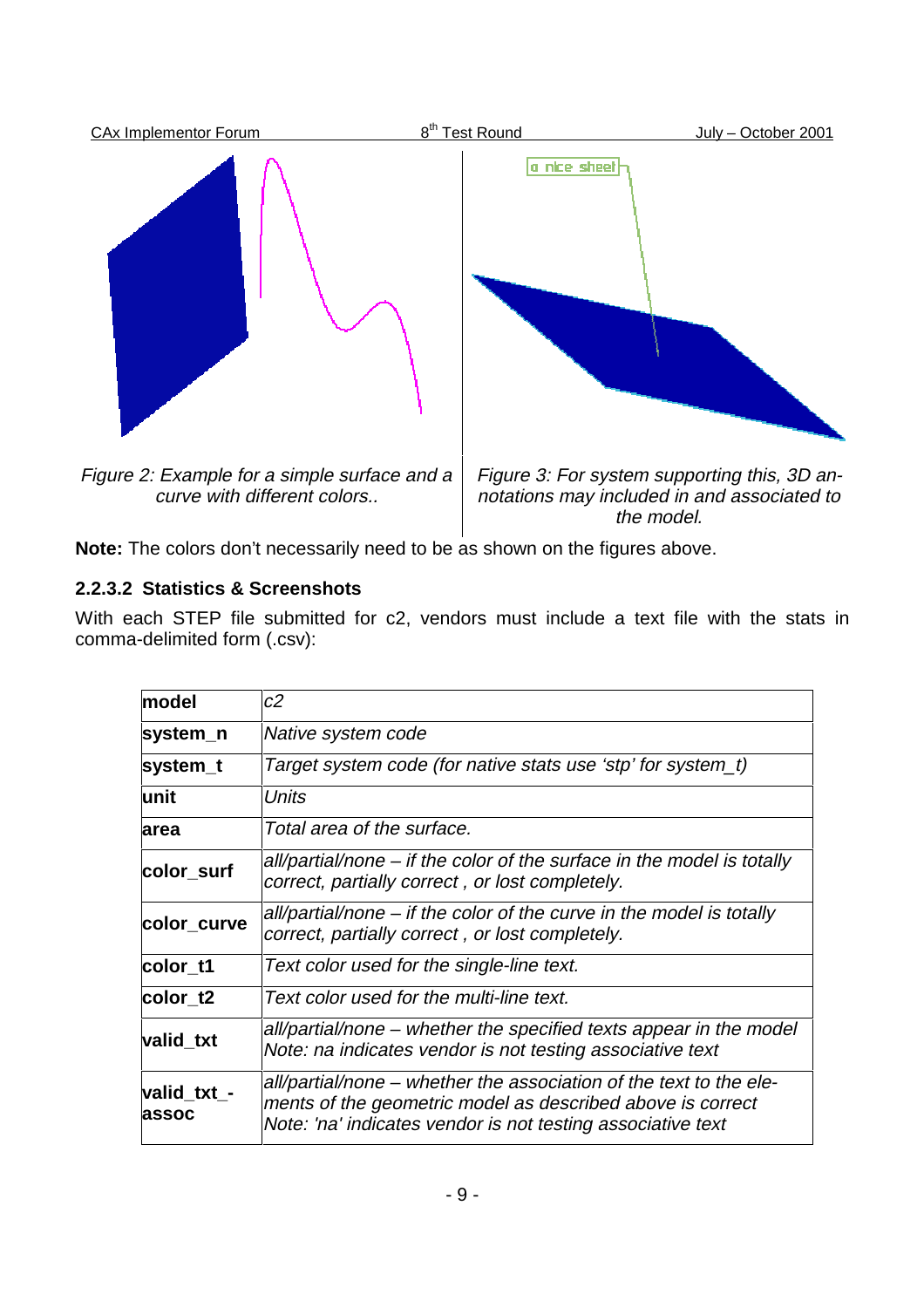| CAx Implementor Forum |                             | 8 <sup>th</sup> Test Round | July – October 2001 |
|-----------------------|-----------------------------|----------------------------|---------------------|
| date                  | Date submitted              |                            |                     |
| <b>lissues</b>        | Short description of issues |                            |                     |

In order to validate the color exchange on a visual basis, vendors are asked to send in a screenshot for their native model and one for each imported C2 to jboy@prostep.de. These pictures will then be published in the secure area of the CAx-IF web sites (http://www.caxif.de/secure/ and http://www.cax-if.org/secure/). The following naming convention is suggested:

## c2-[nat]-[tgt].[type]

where [nat] is the native system code, [tgt] is the target system code (use 'native' for the screenshot of the native model), and [type] is the usual extension based on the file format (.jpg/.gif/.bmp).

# **2.3 Model B1 : Benchmark model 'gear lever'**

### **2.3.1 Motivation**

As a result of the presentation of the short report from the  $6<sup>th</sup>$  ProSTEP Processor Benchmark during the Round5J review meeting, it has been agreed to re-test the model used there in the CAx-IF with the latest processor versions. This model is used again, because the Round7J results showed possible improvements.

**Note:** Those vendors who like to re-test the 'old' validation properties functionality as tested in the previous rounds may do this informally (i.e. no stats reported) with this model.

## **2.3.2 Approach**

No new capability involved.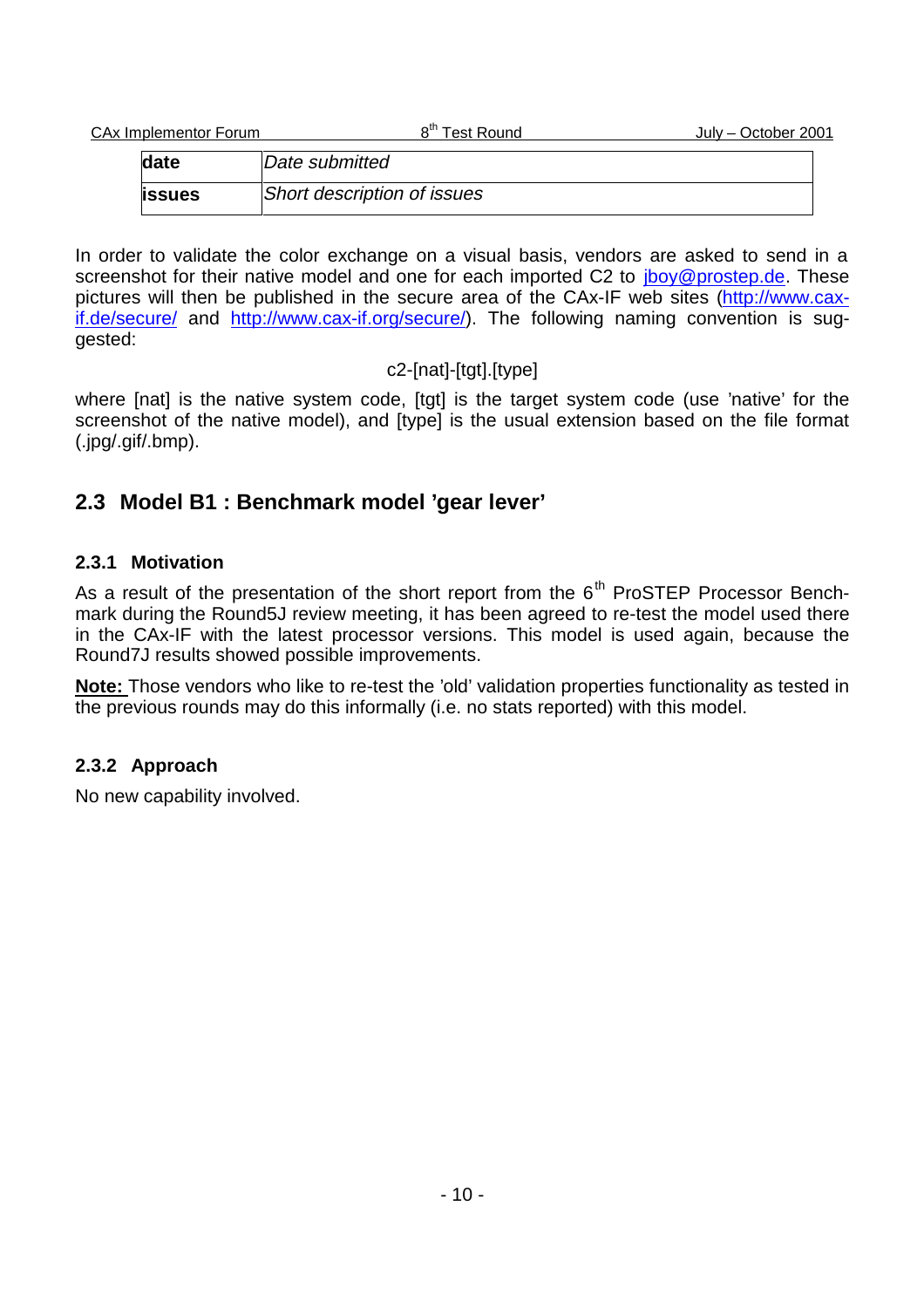CAx Implementor Forum  $8<sup>th</sup>$  Test Round July – October 2001

#### **2.3.3 Testing Instructions**

#### **2.3.3.1 Construction of the benchmark model**



Figure 4: Shape of the B1 model (gear lever)

Those vendors who participated in the ProSTEP benchmark should re-use the gear lever model which has been constructed for that purpose. The modeling instructions may be found in the secure area of the CAx-IF web sites, http://www.cax-if.org/secure/ and http://www.caxif.de/secure/, under 'Information on Round6J of Testing'.

### **2.3.3.2 Statistics**

With each STEP file submitted for the b1 model, vendors must include a text file with the stats in comma-delimited form (.CSV):

| model         | b1                                                           |
|---------------|--------------------------------------------------------------|
| system_n      | Native system code                                           |
| system_t      | Target system code (for native stats use 'stp' for system_t) |
| lunit         | <i>Units</i>                                                 |
| <b>volume</b> | Total volume of all solids                                   |
| area          | Total surface area                                           |
| cx, cy, cz    | Centroid of all solids                                       |
| date          | lDate submitted                                              |
| lissues       | <b>Short description of issues</b>                           |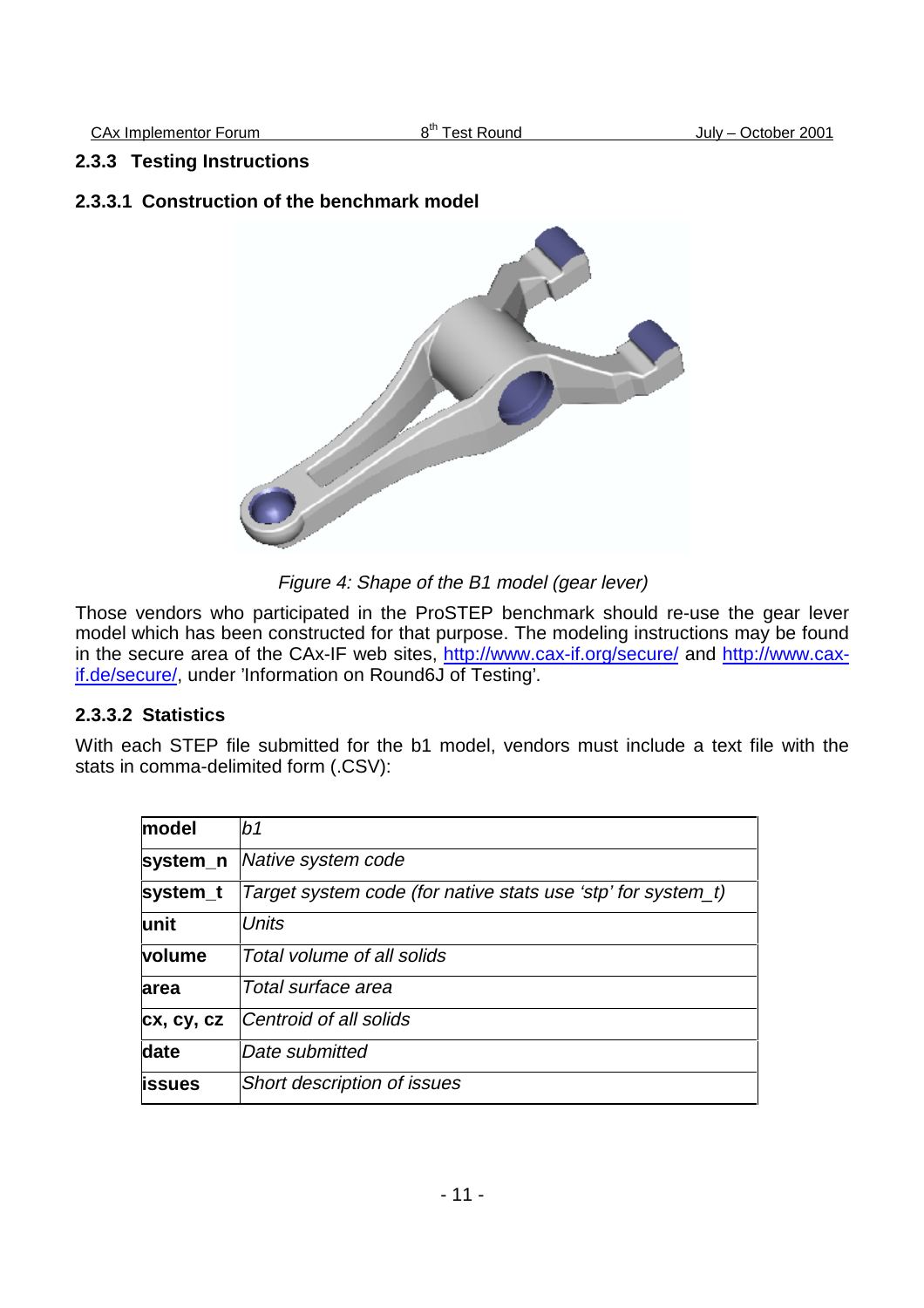## **2.4 Model AS1 : Extended Validation Properties**

### **2.4.1 Motivation**

AS1 is a model already known from previous testing activities in the CAx-IF. The model is reused to test the extended validation properties ('Val.Props.2') capability.

Therefore, the known VP test will be extended. There are three new fields in the statistics, which reflect if the Shove-IT information is implemented correctly and the value of the centroid of the two 'L-Bracket Assemblies' in the context of its parent, the AS1 assembly.

### **2.4.2 Approach**

See the approach described in the CAx Implementor Forum Recommended Practices for Geometric Validation Properties (see http://www.cax-if.org/joint\_testing\_info.html or http://www.cax-if.de/joint\_testing\_info.html).

This approach is extended by the **Extended Validation Properties** approach, which is currently described in the presentation available from the secure areas of the CAx-IF web sites, http://www.cax-if.de/secure/ and http://www.cax-if.org/secure/, under 'Information on Round6J of Testing'.

### **2.4.3 Testing Instructions**

Please note that system vendors that do not support the extended validation properties capability may also submit test files for this model. They are required to enter 'na' as the value for all VP2-related stats.

### **2.4.3.1 Model construction**

Below a plot of the assembly as well as of the components is given. Note: this model may have been constructed with slightly differing dimensions in the past by some vendors. These models can also be re-used.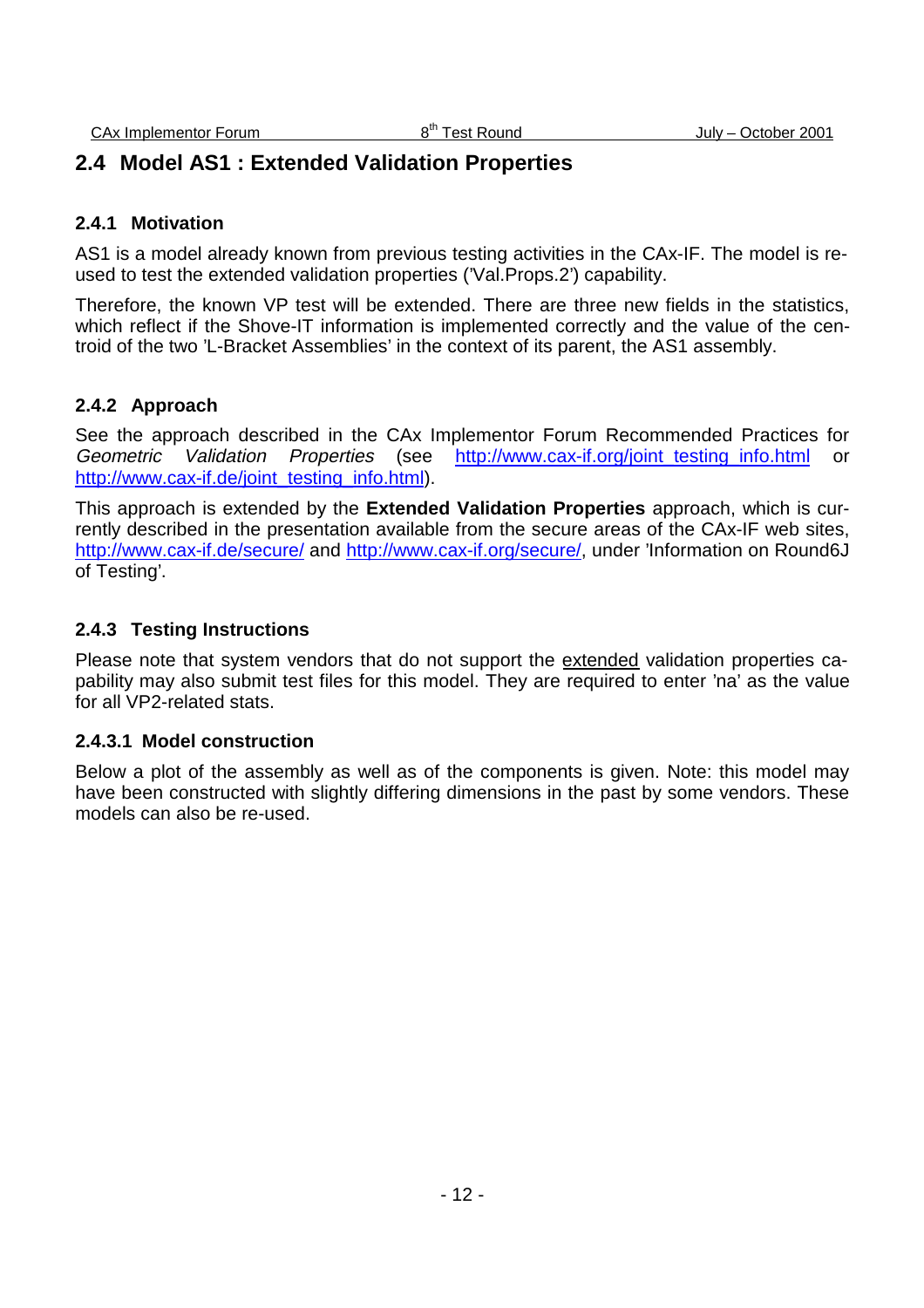

Figure 5: as1 shape



Figure 6: dimensions as1 (dimensions in mm)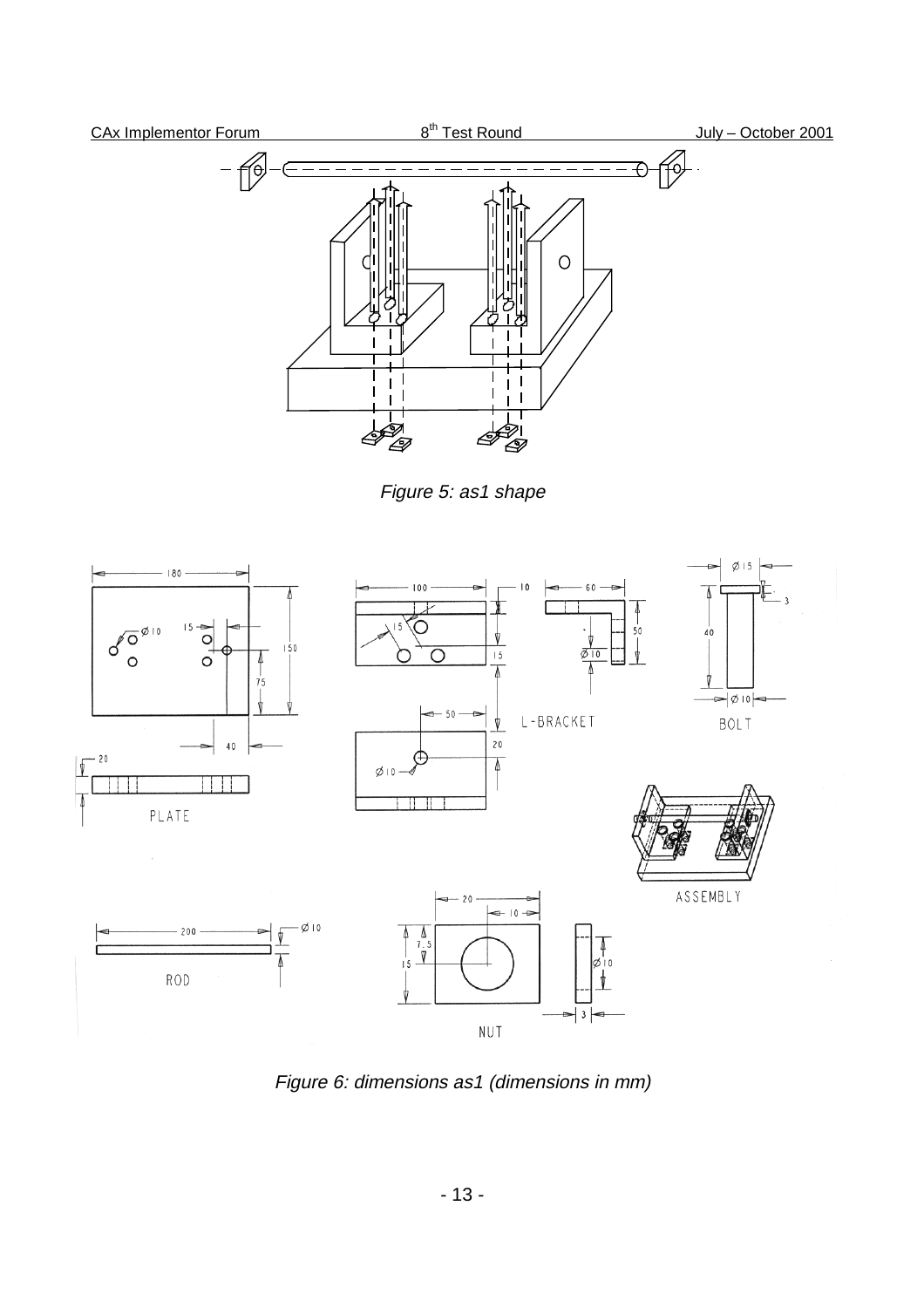| <b>CAx Implementor Forum</b>                                                                                   | 8 <sup>th</sup> Test Round                                              | July – October 2001 |
|----------------------------------------------------------------------------------------------------------------|-------------------------------------------------------------------------|---------------------|
| <b>Part names:</b>                                                                                             |                                                                         |                     |
| • Assembly:<br>$-$ as1<br>• Sub-Assemblies:<br>- I-bracket assembly,<br>- nut-bolt assembly,<br>- rod assembly | • Components:<br>- plate,<br>- I-bracket,<br>- bolt,<br>- nut,<br>- rod |                     |

### **Extended validation properties**

The values for the overall volume of the assembly and its the total surface shall be computed and transferred via the STEP file.

In addition to this, the centroid data and Shove-IT information for the subassemblies and parts shall be transferred.

### **2.4.3.2 Statistics**

With each STEP file submitted for model as1, vendors must include a text file with the stats in comma-delimited form (.csv):

| model                 | as1                                                                                                                                                      |
|-----------------------|----------------------------------------------------------------------------------------------------------------------------------------------------------|
| system_n              | Native system code                                                                                                                                       |
| system_t              | Target system code (for native stats use 'stp' for system_t)                                                                                             |
| unit                  | <b>Units</b>                                                                                                                                             |
| solids                | Number of solid instances (as opposed to components)                                                                                                     |
| volume                | Total volume of all solids                                                                                                                               |
| validation_<br>volume | Total volume of all solids as received via the validation prop-<br>erty capability.                                                                      |
| valid_vol             | pass/fail, is the instantiation of the validation property 'volume'<br>in the STEP file as per the recommended practices for valida-<br>tion properties? |
| area                  | Total surface area of all solids                                                                                                                         |
| validation_area       | Total surface area of all solids (entire assembly) as received<br>via the validation property capability.                                                |
| valid_area            | pass/fail, is the instantiation of the validation property 'area' in<br>the STEP file as per the recommended practices for validation<br>properties?     |
| <b>CX CY CZ</b>       | Centroid of all solids                                                                                                                                   |
| validation_cx         | Centroid of all solids (entire assembly) as received via the                                                                                             |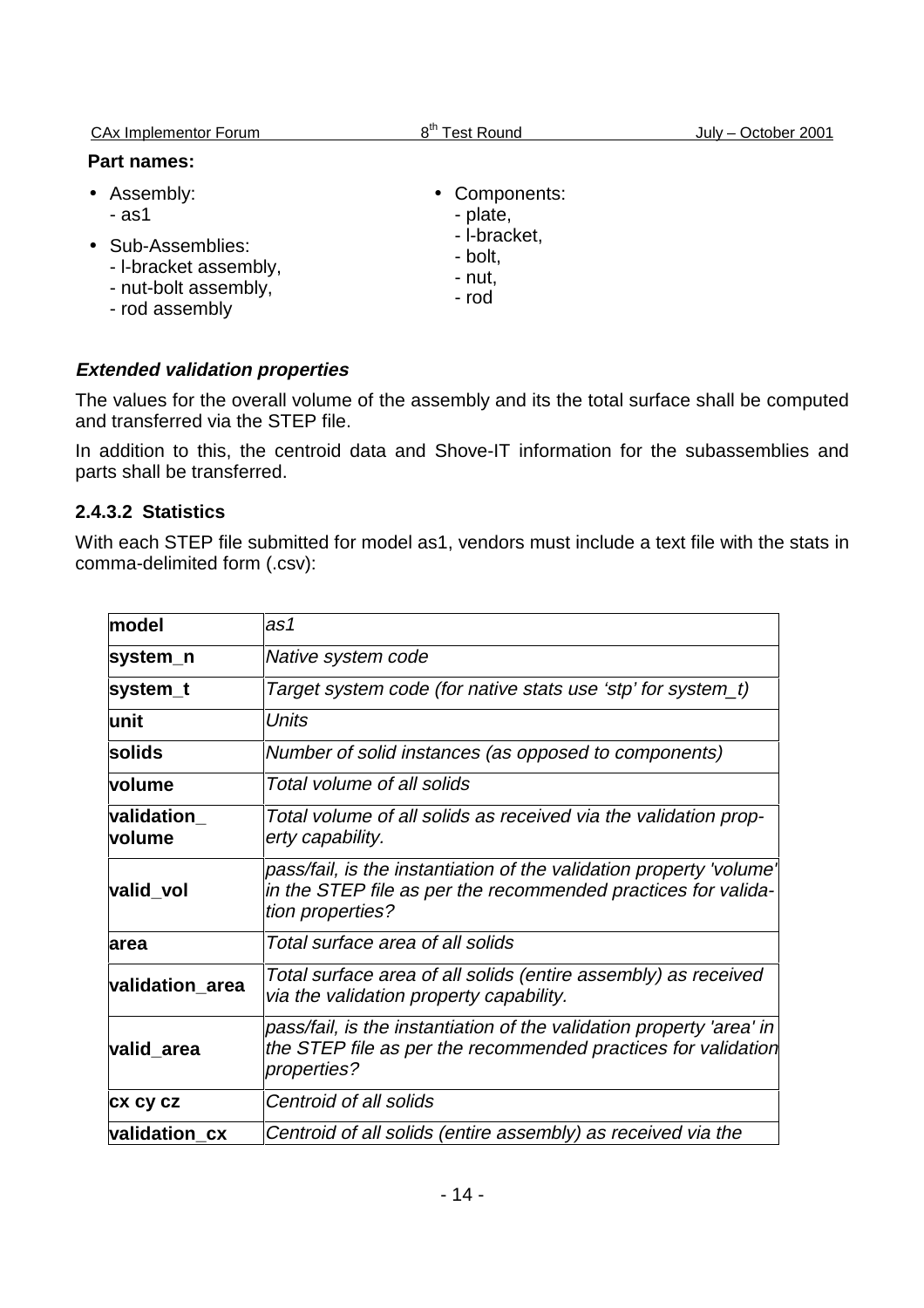| <b>CAx Implementor Forum</b>   | 8 <sup>th</sup> Test Round<br>July - October 2001                                                                                                               |  |
|--------------------------------|-----------------------------------------------------------------------------------------------------------------------------------------------------------------|--|
| validation_cy<br>validation cz | validation property capability.                                                                                                                                 |  |
| valid cent                     | pass/fail, is the instantiation of the validation property 'cen-<br>troid' in the STEP file as per the recommended practices for<br>validation properties?      |  |
| lba1_cx<br>lba1_cy<br>lba1_cz  | Centroid of one instance of the 'L-Bracket assembly' with re-<br>gard to its parent (AS1) as received via the extended valida-<br>tion property capability.     |  |
| lba2 cx<br>lba2_cy<br>lba2_cz  | Centroid of the other instance of the 'L-Bracket assembly' with<br>regard to its parent (AS1) as received via the extended vali-<br>dation property capability. |  |
| valid_shoveit                  | pass/fail, indicates whether the target system considers the<br>implementation of the instance information valid as per rec-<br>ommended practices.             |  |
| date                           | Date submitted                                                                                                                                                  |  |
| issues                         | <b>Short description of issues</b>                                                                                                                              |  |
|                                |                                                                                                                                                                 |  |

**Note**: In case a vendor (native/target) is not testing a particular functionality, 'na' must be used as code for that statistic. Additionally, the CAx-IF Test Administrators will compare the values of validation properties (validation volume, etc.) as received via the validation property capability with the actual values (volume, etc.) as reported in the statistics above. A Pass/Fail statistic will be arrived at based on the allowable deviation in values.

# **2.5 Joint Testcase with PDM-IF**

### **2.5.1 Motivation**

This test case is an extension of the well-known AS1 or S1 model, which has been tested several times before, and it aims for CAD/PDM-TDM interaction. A major usage of external references is the splitting of product data describing assemblies into multiple files representing individual parts. The focus of the actual implementation is to deal with external representations. In the scope of this round of testing, the external representation shall be defined via STEP files.

The test case models a situation where the assembly structures are contained in one file, and the individual parts in a single file each. The file containing the assembly references the model contained in the part file.

In Round8J, the PDM Implementor Forum will submit the files which will then be **imported only** by all CAx vendors testing this functionality. The geometry (leaf node) files may not be included. The CAx vendors should then report which references could be found.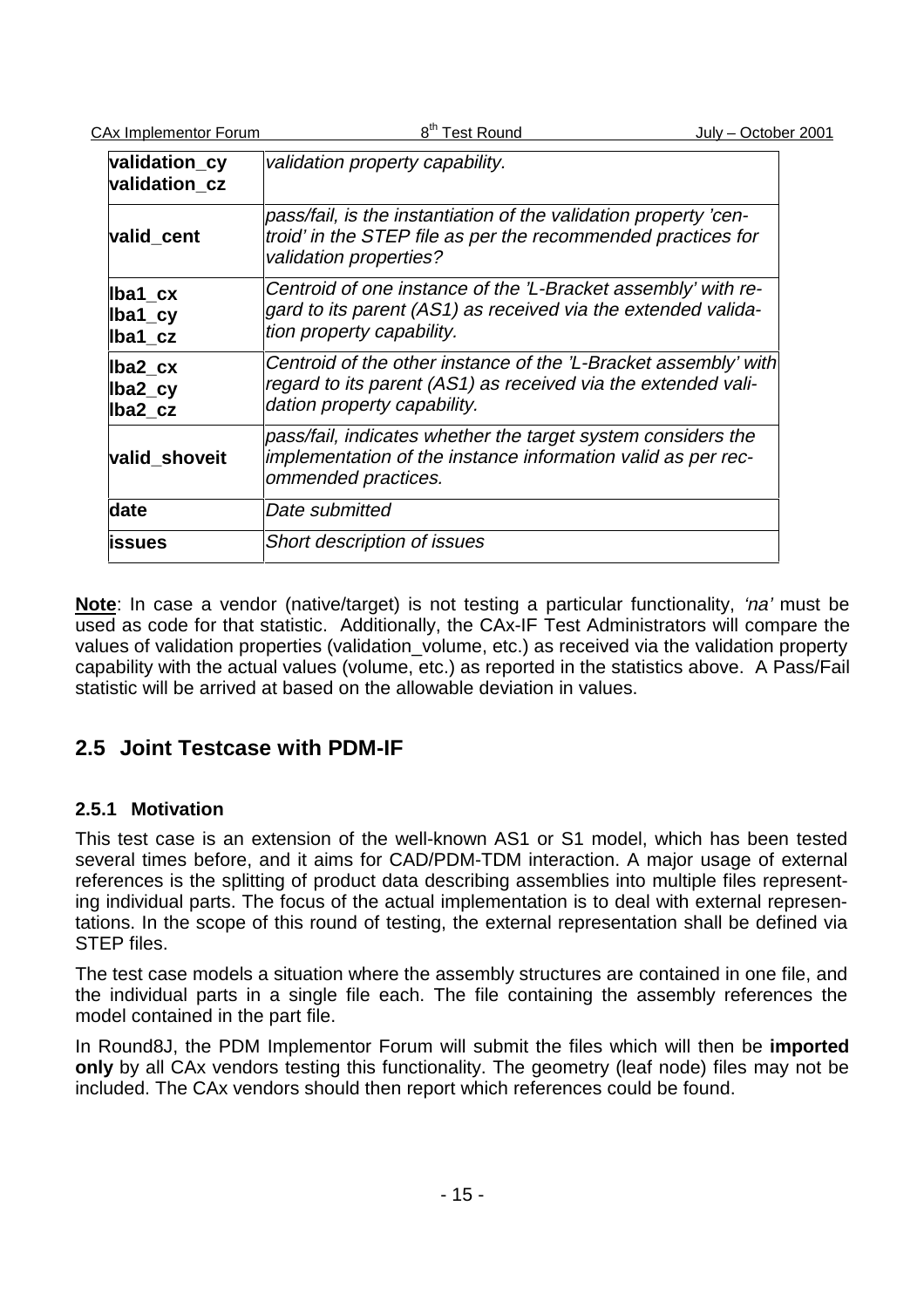#### **2.5.2 Approach**

See the approach described in the PDM Schema Usage Guide, available on the PDM-IF web-site (http://www.pdm-if.org/pdm\_schema/). Recommended Practices for External References with annotated, relevant sections of the Usage is available on the CAx-IF site (http://www.cax-if.org/joint\_testing\_info.html and http://www.cax-if.de/joint\_testing\_info.html).

#### **2.5.3 Testing Instructions**

Please note that system vendors that do not support the external reference mechanism should not import STEP files from this test case.

#### **2.5.3.1 Model construction**

For Round8J, the files will be provided by the PDM vendors, based on the test cases 'dman1', 'dman2', 'er3' and 'er4', defined in Round5J. All CAx vendors supporting external reference capability should import those files and submit the results they receive.

#### **2.5.3.2 Statistics**

There are no formal stats like in the other test cases for the joint testing. Instead, there is a catalogue of questions to be answered. The results shall be fed back directly to the PDM-IF at mario.leber@prostep.de. A template document containing the questions to be answered will be available from the secure areas of the CAx-IF web sites (http://www.cax-if.org/secure/ and http://www.cax-if.de/secure/), under 'Information on Round6J of Testing'.

### **2.6 Joint Testcase with AP210 Group**

#### **2.6.1 Motivation**

Basis for this common testcase is the illustration of a business case, where the shape information of a circuit board should be extracted from an AP210 file and then be converted to an AP203 or AP214 detail/part or assembly, in order to use it for a build-in-test, i.e. checking for collisions when putting the circuit board into its casing, of which the geometry information is available as a STEP solid.

#### **2.6.2 Approach and testing instructions**

The AP210 file(s) should be imported an the geometry information should then be excerpted. A testcase description will be given by the AP210 group, to which all results should be fed back.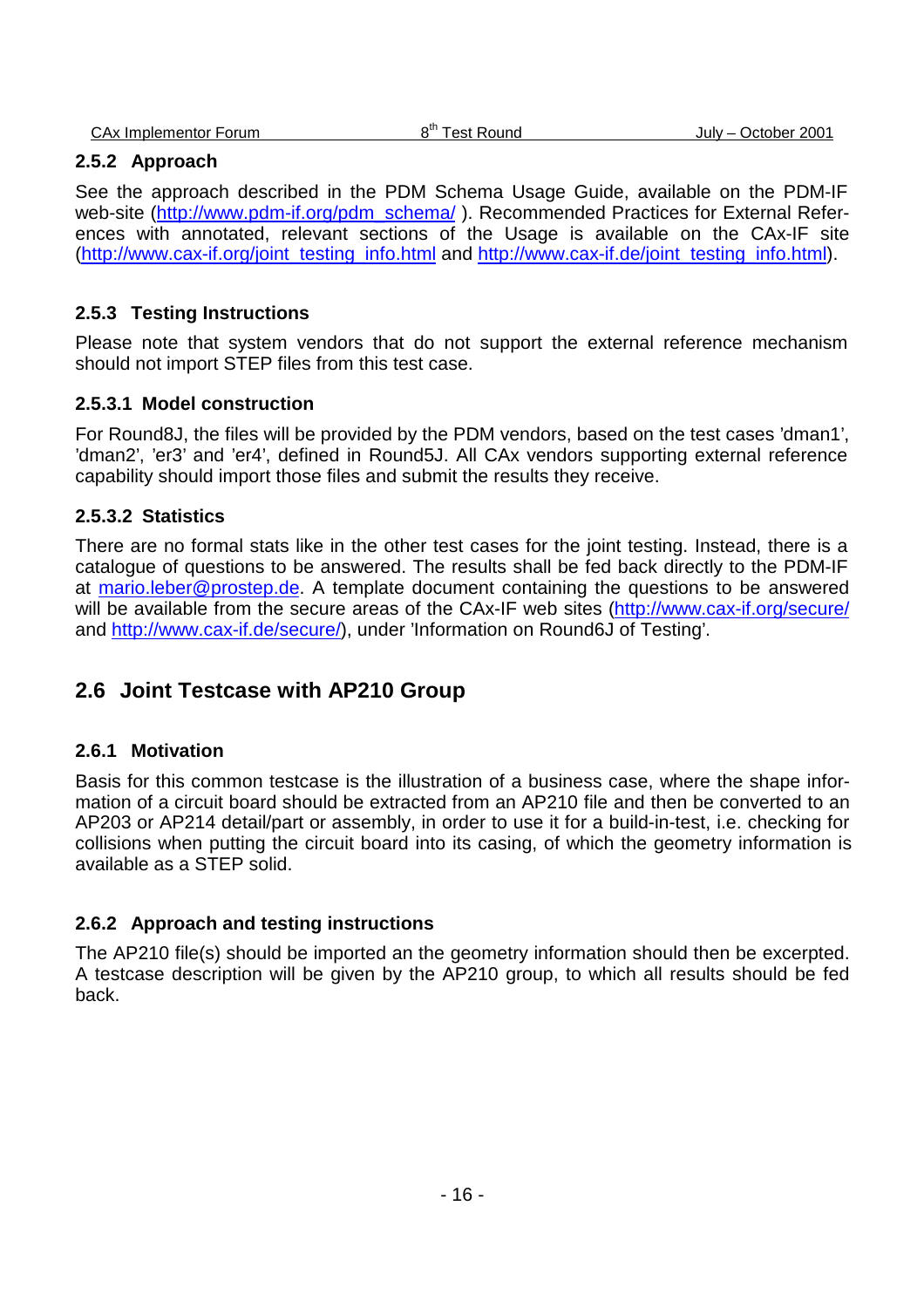# **2.7 Solid Model Construction History**

### **2.7.1 Motivation**

Solid Model Construction History has been identified as a major field of interest in future test activities of the CAx-IF. Several aerospace, computer, and automotive companies have identified requirements to exchange solid model construction history using STEP to enable design modification in the receiving system while maintaining parametric relationships. That capability is discussed in this Implementor's Guide for Solid Model Construction History. This version includes procedural or history-based modelling constructs and operations, which can be used to extend capabilities of existing APs.

Due to the tight schedule of Round8J, there will be no formal test of this functionality in this round of testing. However, all vendors planning to participate in this field in future test rounds, are encouraged to set up pilot implementations and exchange their files to perform some preliminary testing.

### **2.7.2 Approach**

See the approach described in the 'Implementor's Guide for Solid Model Construction History', available on the CAx-IF sites (http://www.cax-if.org/joint\_testing\_info.html and http://www.cax-if.de/joint\_testing\_info.html), as well as the EXPRESS schema an the Part21 file example, also available from the above mentioned location. Any questions about testing this functionality should be directed to Dr. Bill Anderson (anderson@aticorp.org).

### **2.7.3 Testing Instructions**

All information on construction of the model and implementation of the construction history functionality may be found in the Implementor's Guide mentioned above.

# **3.0 Production models: PM6**

### **3.1 Motivation**

In an attempt to test the STEP processors on real world models, the CAx Implementor Forum will be testing production parts in this round and future rounds of CAx-IF testing. These production models are characteristic for components and assemblies that are encountered in the aerospace and automotive industries. PDES, Inc. and ProSTEP member companies and vendors have supplied these models.

## **3.2 Approach**

STEP files provided by member companies and vendors have been analysed for quality of (solid and/or surface) geometry as well as syntax and structure. The model quality issues (if any) have been documented in a README file which accompanies the STEP files. In this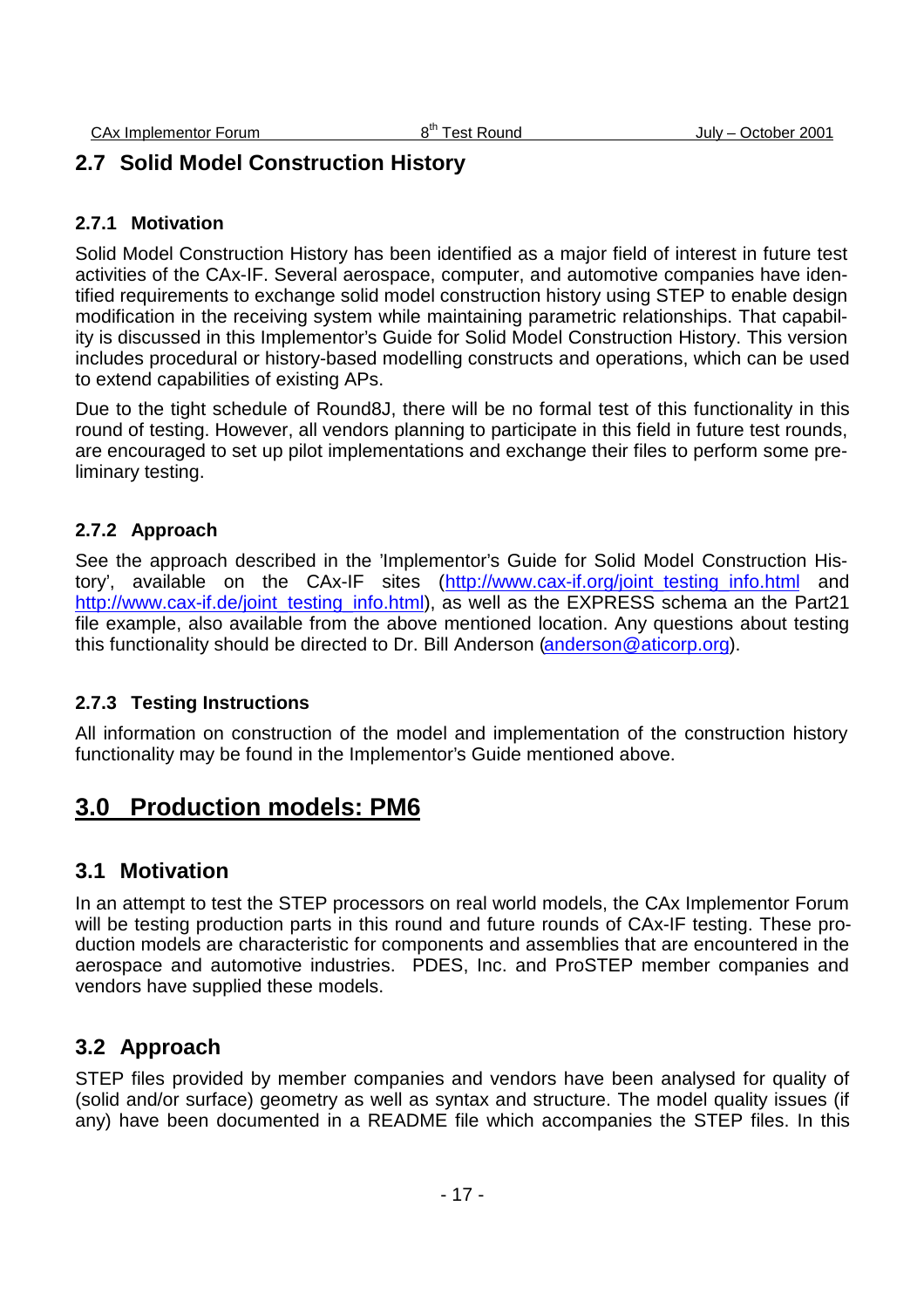| CAx | : Implementor Forum | $\sim$ th $\sim$<br>Round<br>est | 2001<br>October<br>July – |
|-----|---------------------|----------------------------------|---------------------------|
|     |                     |                                  |                           |

round of testing production models, simple comparison of mass property data (volume, surface area, centroid) will be used as a basis for validating success/failure of the exchange.

# **3.3 Testing Instructions**

### **3.3.1 Models Being Tested**

In this round of testing, the following production models are being tested. The table below contains information on the models. A ZIP file <r8j\_pm6.zip> containing the STEP files (with files names as in the table) is available from the CAx-IF sites in the secure area.

| <b>Model</b>          | <b>Originating System</b> | <b>Schema</b> | <b>STEP File Name</b><br>(in ZIP file) |
|-----------------------|---------------------------|---------------|----------------------------------------|
| <b>Edge Connector</b> | AutoCAD                   | 214           | pm6-ac-214.stp                         |
| Hydroengine           | <b>HiCAD</b>              | 214           | pm6-hc-214.stp                         |
| Oil Pan               | Inventor                  | 214           | pm6-in-214.stp                         |
| Velo (Bike)           | SolidDesigner             | 214           | pm6-sd-214.stp                         |
| Yoke                  | Spatial                   | 203           | pm6-sh-203.stp                         |
| <b>Drive Actuator</b> | Theorem                   | 203           | pm6-ts-203.stp                         |

### **3.3.2 Statistics**

As discussed briefly in the previous section (Section 3.2, Approach), the statistics that will be associated with each production model are aimed at determining if the production models are exchanged "successfully". As in past testing, change in volume, surface area, and centroid will be used as a basis for determining "pass/fail". For each production model, a set of native statistics have been collected from the respective system vendors.

For each STEP file (production model) being tested, vendors must send in target statistics in comma-delimited form (.csv): The naming convention for target stats is explained in the 'General Testing Instructions' document available on the CAx-IF sites, under the 'Joint Testing Information' link off the CAx-IF home page.

| model    | pm6                                                                                                    |
|----------|--------------------------------------------------------------------------------------------------------|
| system_n | Native system code (use the native system code for each<br>model listed in the table in Section 3.3.1) |
| system_t | <b>Target system</b>                                                                                   |
| lunit    | <b>Units</b>                                                                                           |
| volume   | Total volume                                                                                           |